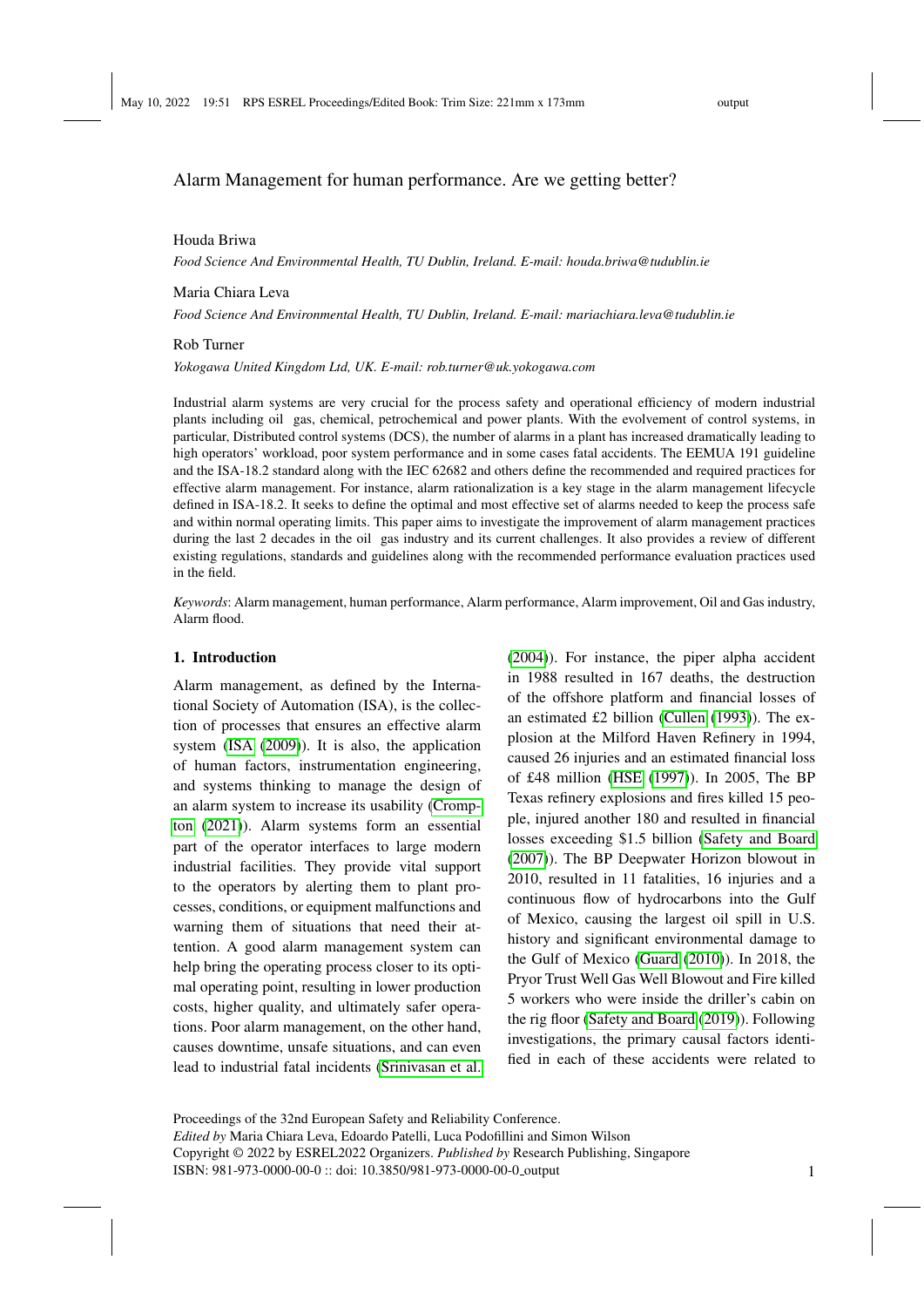poor alarm management and alarm floods and in some cases, they could have been prevented. (see Table [1\)](#page-1-0).

<span id="page-1-0"></span>Table 1. Example of major accidents in which poor alarm management practices was a root cause.

| Year | Accidents                                                       | Causal factors                                                                |
|------|-----------------------------------------------------------------|-------------------------------------------------------------------------------|
| 1988 | piper alpha                                                     | False alarms issue                                                            |
| 1994 | Milford Haven<br>Refinery                                       | Poorly prioritized<br>alarms and<br>alarm flood                               |
| 2005 | BP Texas refinery                                               | Failed alarm<br>management                                                    |
| 2010 | <b>BP</b> Deepwater                                             | Bypassing of                                                                  |
|      | Horizon disaster                                                | alarms and<br>shutdown devices                                                |
| 2010 | Kalamazoo River<br>oil spill                                    | Operators<br>disregarded both<br>alarms and<br>procedures                     |
| 2012 | Columbia gas<br>transmission<br>corporation<br>pipeline rupture | Controller didn't<br>recognize the<br>alert of leak                           |
| 2018 | <b>Pryor Trust</b><br><b>Well Gas</b>                           | Alarm system off<br>excessive nuisance<br>alarms and lack<br>of critical ones |

*Source*: [HSE](#page-9-3) [\(1997\)](#page-9-3), [Cullen](#page-9-2) [\(1993\)](#page-9-2), [Safety and Board](#page-9-4) [\(2007\)](#page-9-4), [Guard](#page-9-5) [\(2010\)](#page-9-5), [Goel et al.](#page-9-7) [\(2017\)](#page-9-7), [Board](#page-9-8) [\(2010\)](#page-9-8), [Board](#page-9-9) [\(2014\)](#page-9-9), [Safety and Board](#page-9-6) [\(2019\)](#page-9-6)

Therefore, Alarms must be configured to notify only the necessary events, preventing excessive information from confusing operators. On this basis, Alarm rationalization entails systematically investigating the existing alarms and defining the attributes of each one (such as limit, priority, classification, and type), as well as documenting the cause and effect, response time, and operator action to reduce alarm load on operators by displaying only true alarms that are relevant and require operator action [Ghosh and Sivaprakasam](#page-9-10) [\(2020\)](#page-9-10). Furthermore, alarm rationalization, as defined in EEMUA guideline [EEMUA](#page-9-11) [\(2009\)](#page-9-11).is a process whereby a multi-function team determines what alarm configuration (priority and settings) is re-

quired for individual parameters in the control system. This review paper provides insights into the current state of alarm management practices with a focus on the alarm rationalization process within the O&G industry, how they have been improved over 2 decades, existing regulations, standards and guidelines and summarizes the challenges of achieving effective alarm management. The remaining sections of the paper are organized as follows. Section [2](#page-1-1) provides an overview of the different norms and technical documents used for alarm management good practices in the oil & gas industry. Section [3](#page-2-0) discusses the process of alarm improvement highlighting the importance of alarm rationalization. Section [4](#page-5-0) provides a comparison of the key recommended evaluation criteria for alarm performance, explains why there is still an issue with the current practices and discusses a concrete example by providing the results of an exploratory analysis of process alarm data from an oil gas offshore platform in the north sea.

# <span id="page-1-1"></span>2. Guidelines, standards and best practices of alarm management in the Oil Gas industry

Due to the high-risk and complex nature of the Oil gas industry and offshore sector, significant efforts have been made in the past decades to reduce human error and create a safe workplace. Experiences and lessons learned on human factors have been accumulated around the world and thus translated into standards, guidelines and best practices.

## 2.1. *Guidelines*

[Rothenberg](#page-9-12) [\(2009\)](#page-9-12) defines in his book, guidelines as standards or principles that can be used to make a decision or to determine a policy or course of action. The author also advised adopting a consistent approach rather than picking parts from different authors when using guidelines as they may be incompletes. EEMUA 191, Alarm Systems: A Guide to Design, Management, and Procurement, published in 1999 by the Engineering Equipment and Materials Users' Association (EEMUA), based in the United Kingdom is the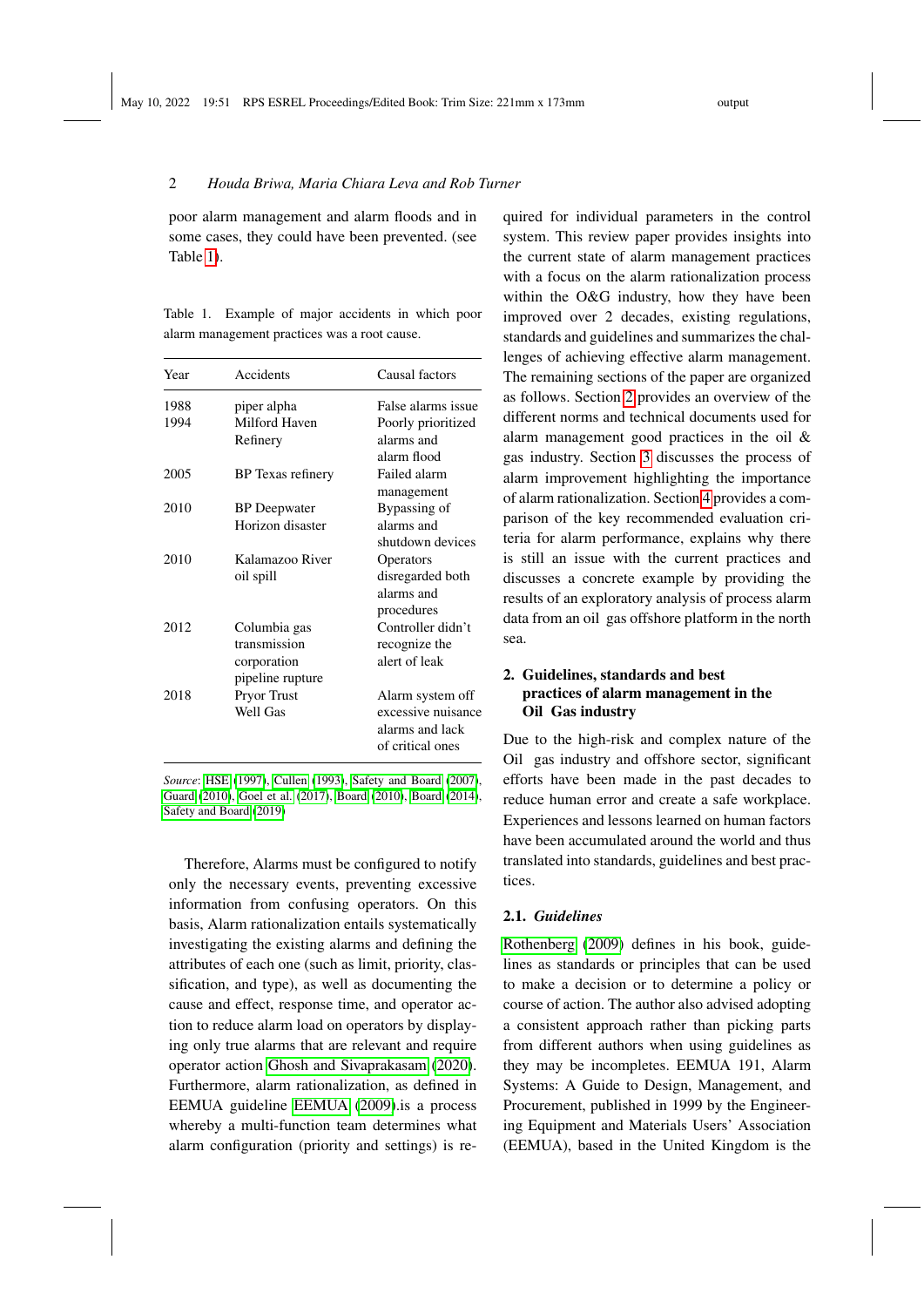globally accepted and leading guideline for alarm management's good practices. This guide is neither a standard nor a regulation but contains the backbone of almost every standard and regulation concerning alarm management. Therefore, it is an extremely valuable resource for understanding what is required in appropriate alarm system design and operation.

#### 2.2. *Standards*

Standards are a pre-established set of rules established by an approved entity governing acceptable practices. They are primarily intended to promote safety, dependability, productivity, and efficiency. Design, operation, construction, and other aspects may be included in such practices. The main standards bodies in the field of alarm management are ANSI (American National Standards Institute) in the United States, ISO (the International Standards Organization), IEC (International Electrotechnical Commission), NAMUR (User Association of Automation Technology in Process Industries) in Germany, API (American Petroleum Institute) in the United States, PSA (Petroleum Safety Authority Norway) in Norway. ANSI/ISA 18.2 [\(ISA](#page-9-0) [\(2009\)](#page-9-0)) was first published in 2009 by the International Society of Automation with the support of the American National Standards Institute (ANSI). It was built on the recommendations of EEMUA 191 [\(EEMUA](#page-9-11) [\(2009\)](#page-9-11)) with the intent of bringing those practices up to date. It served as a breeding ground for alarm management standards, filling a global need and a foundation for the European Standard IEC 62682 [NSAI](#page-9-13) [\(2015\)](#page-9-13).

#### 2.3. *Best practices*

Best practices are processes or techniques that have been shown to consistently produce better results than alternative designs or approaches. They may be from standards, guidelines or long experiences and be established by authorities such as regulators, self-regulatory organizations (SROs), or other governing bodies, or can be established internally by a company's management team. The Health and Safety Executive (HSE) is a formal aspect of the United Kingdom government and has no current specific standards, guidelines, or recommendations that govern alarm management for the general process industries but is keeping the industries aware of the generally accepted best industrial practices by documenting and sharing incidents and lessons learned. Following the investigation of the Milford Haven Refinery explosion, HSE initiated a survey of the performance of alarm systems in the chemical and power industries to determine current best practices in the procurement, design and management of alarm systems. The results were published in the alarm management process report [\(Bransby and Jenkin](#page-9-14)[son](#page-9-14) [\(1998\)](#page-9-14)) and are still considered a good guide for best practices.

#### 2.4. *Technical norms and documents*

[Chandrasegaran et al.](#page-9-15) [\(2020\)](#page-9-15) presented in their research paper the different human factors engineering (HFE) norms and regulations used in the oil gas industry. These norms and regulations are developed to convey the HF goals and expectations in terms of prescriptive descriptions for safe facilities operation. Table [2](#page-3-0) summarizes the norms considered by Chandrasegaran et al. (2020) and includes others in which alarm management is regularized or discussed as part of HFE in the offshore of oil & gas industry.

While there are few regulations for alarm management, there is a lot of consensus among the existing standards and recommendations in which alarm improvement technique is a standard engineering procedure [Rothenberg](#page-9-12) [\(2009\)](#page-9-12).

In the next section, characteristics of a good alarm system along with alarm improvement techniques are discussed.

## <span id="page-2-0"></span>3. Strategy for Alarm improvement

#### 3.1. *What's a good alarm system?*

According to EEMUA 191 [EEMUA](#page-9-11) [\(2009\)](#page-9-11), an alarm system should direct the operator's attention towards plant conditions requiring timely assessment or action. A good one, assists the operator in resolving potentially hazardous situations before the Emergency Shutdown (ESD) system is forced to intervene. It is identified by the following attributes:

Relevant. not spurious or of low operational value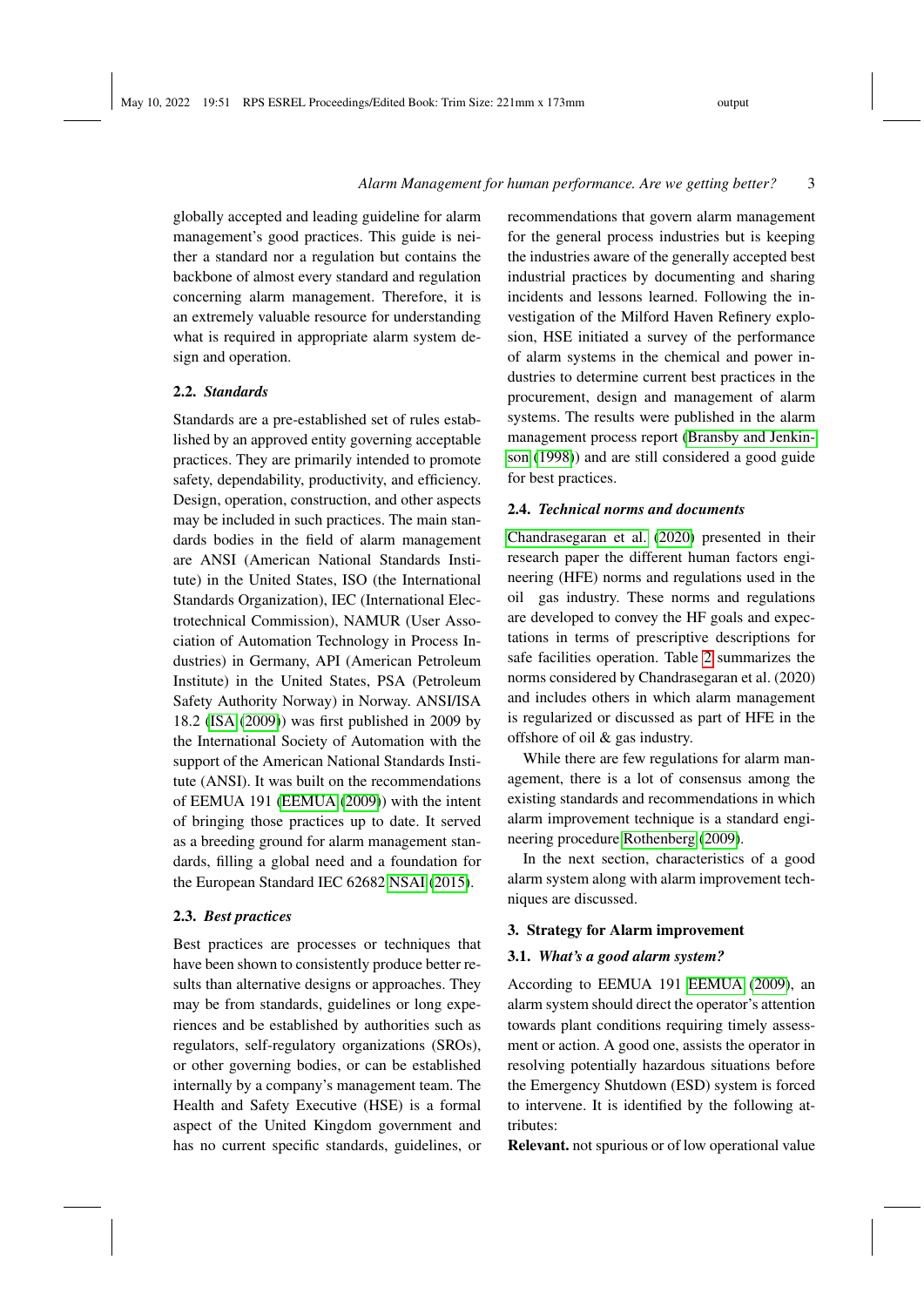<span id="page-3-0"></span>Table 2. Standards and technical norms used within the offshore oil gas industry in which alarm management is regularized or discussed.

| Document title                                                                            | Synopsis                                                                                                                                                                                                                                                                                                                         | Key Evaluation criteria for AM                                                                                                                                                                                                                                                                                                                                                                                                                                   | Operator's<br>perspective       |  |  |  |  |
|-------------------------------------------------------------------------------------------|----------------------------------------------------------------------------------------------------------------------------------------------------------------------------------------------------------------------------------------------------------------------------------------------------------------------------------|------------------------------------------------------------------------------------------------------------------------------------------------------------------------------------------------------------------------------------------------------------------------------------------------------------------------------------------------------------------------------------------------------------------------------------------------------------------|---------------------------------|--|--|--|--|
| <b>Standards Organization</b>                                                             |                                                                                                                                                                                                                                                                                                                                  |                                                                                                                                                                                                                                                                                                                                                                                                                                                                  |                                 |  |  |  |  |
| <b>ISO</b><br>6385,<br>Ergonomics Prin-<br>ciples in the De-<br>sign of Work Sys-<br>tems | It provides the philosophy for de-<br>signing the work systems with er-<br>gonomics principles; from establish-<br>ing the goals to evaluation of the de-<br>signed work systems. It also stipu-<br>lates involvement of ergonomists dur-<br>ing the design development process.                                                 | No metrics provided                                                                                                                                                                                                                                                                                                                                                                                                                                              | Not<br>explicitly<br>considered |  |  |  |  |
| ISO 11064 - part<br>5, Ergonomics of<br>human-system in-<br>teraction.                    | This part of ISO 11064 presents prin-<br>ciples and gives requirements and<br>recommendations for displays, con-<br>trols, and their interaction, in the de-<br>sign of control-centre hardware and<br>software.                                                                                                                 | Average number of alarms per control<br>room operator per hour; Number of<br>standing alarms associated with "on-<br>line" equipment (per control room<br>operator); Number of defeated alarms<br>associated with "online" equipment;<br>Number of incidents and significant<br>near misses where the alarm system<br>was a contributing factor.                                                                                                                 | Not<br>explicitly<br>considered |  |  |  |  |
| ANSI/ISA-<br>18.2, Management<br>of Alarm Systems<br>for the Process In-<br>dustries      | It specifies general principles and<br>processes for the lifecycle manage-<br>ment of alarm systems based on pro-<br>grammable electronic controller and<br>computer-based human-machine in-<br>terface (HMI) technology for facili-<br>ties in the process industries, cover-<br>ing all alarms presented to the opera-<br>tor. | Annunciated Alarms per Time (day,<br>hour and 10 minutes); Percentage of<br>10-minute periods containing more<br>than 10 alarms; Maximum number<br>of alarms in a 10 minute period;<br>Percentage of time the alarm sys-<br>tem is in a flood condition; Percent-<br>age contribution of the top 10 most<br>frequent alarms to the overall alarm<br>load; Quantity of chattering and fleet-<br>ing alarms; Stale Alarms; Annunci-<br>ated Priority Distribution. | <b>Audit Interviews</b>         |  |  |  |  |
| IEC 62682, Man-<br>agement of Alarm<br>Systems for the<br>Process Industries              | It was written as an extension of<br>ANSI/ISA-18.2, incorporating more<br>requirements and slightly modifying<br>some content for simplicity.                                                                                                                                                                                    | Same as ANSI/ISA-18.2                                                                                                                                                                                                                                                                                                                                                                                                                                            | explicitly<br>Not<br>considered |  |  |  |  |
| NAMUR NA 102,<br>Alarm<br>Management                                                      | It provides a procedure for designing<br>alarm management within a process<br>control system starting from a global<br>view of the process as a whole.                                                                                                                                                                           | No metrics provided                                                                                                                                                                                                                                                                                                                                                                                                                                              | Not<br>explicitly<br>considered |  |  |  |  |
| API<br>RP 1167, Pipeline<br><b>SCADA</b><br>Alarm<br>Management                           | It provides recommended industry<br>practices in the development, imple-<br>mentation, and maintenance of an<br>alarm management program.                                                                                                                                                                                        | Taken from ANSI/ISA-18.2 standard                                                                                                                                                                                                                                                                                                                                                                                                                                | Not<br>explicitly<br>considered |  |  |  |  |
| <b>PSA</b><br>YA-711<br>- Principles for de-<br>sign of alarm sys-<br>tems                | It provides basic principles and<br>guidelines on alarm generation, struc-<br>turing, prioritization, and presenta-<br>tion for offshore installations on the<br>Norwegian Continental Shelf.                                                                                                                                    | Rate of incoming alarms (with prior-<br>ity distribution); Number of alarms in<br>main list (with priority distribution);<br>Operator response times (time before<br>acceptance); Frequency distribution<br>of alarms: For identifying any "bad<br>actors" that contribute significantly to<br>the overall alarm load.                                                                                                                                           | Not<br>explicitly<br>considered |  |  |  |  |

Classification societies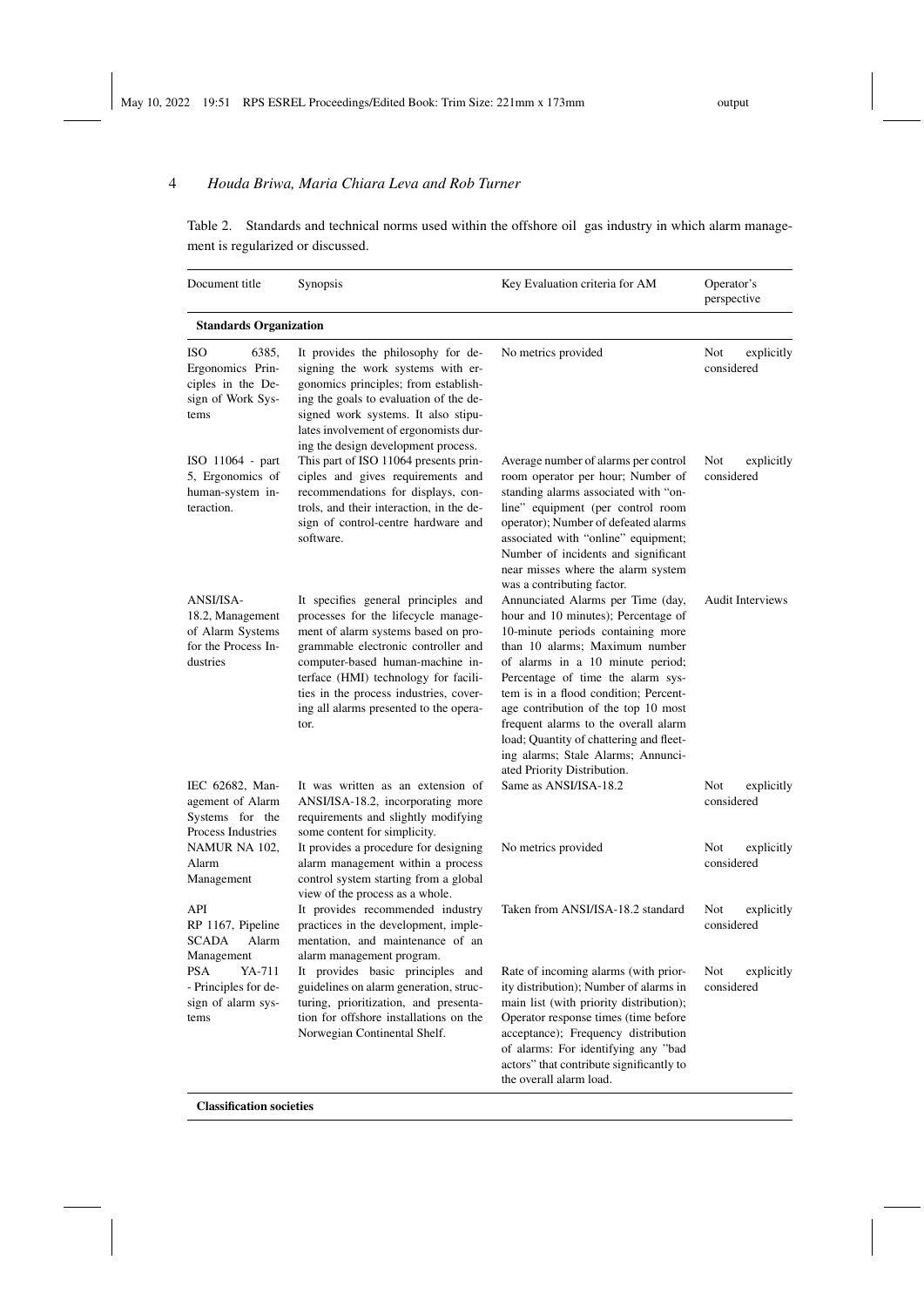#### ABS (American Bureau of Shipping) Guidance Notes on The Implementation of Human Factors Engineering into the design of Offshore Facilities It provides a strategy for integrating and implementing HFE into the design process as a way to help improve human performance and personnel efficiency and reduce safety risks associated with working and living on offshore installations. No metrics provided Not explicitly considered ABS Guidance Notes on Application of Ergonomics to Marine Systems It provides the design and layout guidance related to ergonomics at sea, including the design of humansystem interfaces at the individual task and workstation levels. Physical and perceptual issues for the design of the personnel interface with controls, displays, alarms, video-display units, labelling, workspace access, and workspace arrangement are discussed in the document. No metrics provided Not explicitly considered Industry groups EEMUA 191, Alarm systems: a guide to design, management and procurement It provides guidance on designing, managing and procuring an effective alarm system. It is intended to help in improving existing systems and in developing new facilities during plant construction or during alarm system refurbishments. Average alarm rate; Maximum alarm rate; Proportion of time alarm rates are outside of acceptability target. Usefulness questionnaire; Operator questionnaire NUREG-0700, Human-System Interface Design Review Guidelines It provides the guidance for conducting detailed control room design reviews and identifying and correcting design deficiencies in order to bring control rooms into compliance with human factors engineering principles. No metrics provided Not explicitly considered ASM (Abnormal Situation Management) Consortium Guideline : Effective Alarm Management Practices It provides alarm management best practices designed to reduce alarm floods and ensure that process operators can respond effectively to alarms. EEMUA performance metrics benchmark by 37 consoles at ASM Members' sites Not explicitly considered Government agencies The management of alarm systems (by Bransby, M.L. and J. Jenkinson) It provides review of current practice in the procurement, design and management of alarm systems in the chemical and power industries Average number of alarms over a defined period of steady operation; Number of alarms following defined plant transients (eg. a planned plant trip); Proportion of alarms occurring Opinion survey of operators; Survey of operators of the "usefulness" of

#### *Alarm Management for human performance. Are we getting better?* 5

*Source*: [EEMUA](#page-9-11) [\(2009\)](#page-9-11); [NSAI](#page-9-13) [\(2015\)](#page-9-13); [ISA](#page-9-0) [\(2009\)](#page-9-0); [Bransby and Jenkinson](#page-9-14) [\(1998\)](#page-9-14); [Errington et al.](#page-9-16) [\(2009\)](#page-9-16); [O'Hara and](#page-9-17) [Fleger](#page-9-17) [\(2020\)](#page-9-17); [Organization](#page-9-18) [\(2008\)](#page-9-18); [for Standardization](#page-9-19) [\(2004\)](#page-9-19); [YA](#page-10-1) [\(2001\)](#page-10-1); [\(API\)](#page-9-20) [\(2010\)](#page-9-20); [of Shipping](#page-9-21) [\(2014\)](#page-9-21); [c/o Bayer](#page-9-22) [Technology Services GmbH](#page-9-22) [\(2013\)](#page-9-22)

useful alarms.

at each priority; The percentage of

Unique. not duplicating another alarm. Timely. not actuate too early before a response is needed; nor too late for the operator to properly respond.

alarms; Survey of engineers.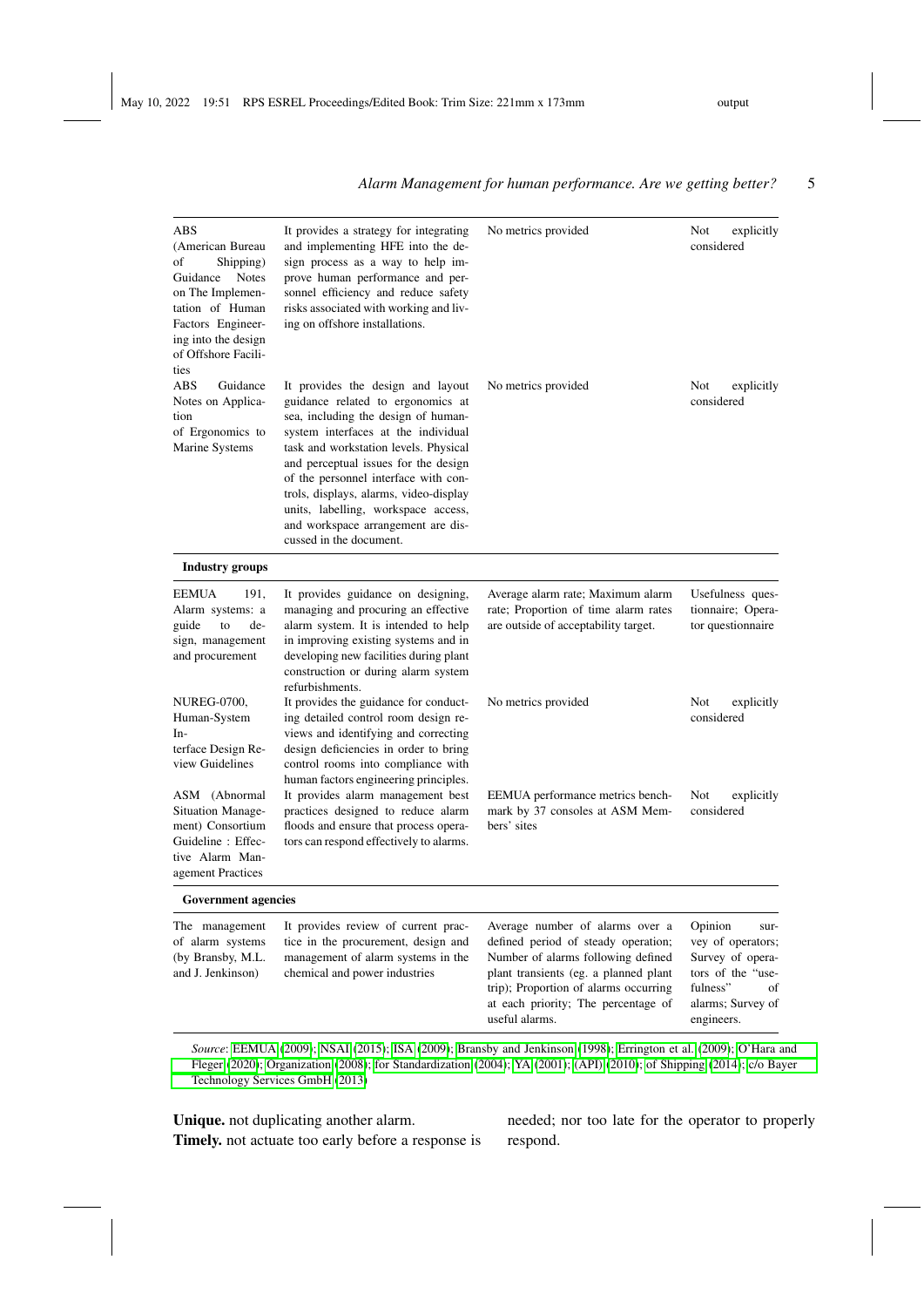Prioritized. indicating the importance that the operator manages the situation.

Understandable. having a message that is clear and easily recognized.

Guiding. Drawing attention to the most important issues and indicative of the action to be taken.

## 3.2. *Alarm performance assessment*

As process conditions change and alarm sensors age over time, it is most likely that an alarm system's performance deteriorates. Thus, it is crucial to have an ongoing alarm performance evaluation that helps maintain operating effectiveness. Alarm performance assessment is the process of determining how well the alarm system is assisting the operator. It is also the comparison of data from monitoring and other qualitative (subjective) measurements to stated goals and defined performance metrics [\(ISA](#page-9-0) [\(2009\)](#page-9-0)). [Rothen](#page-9-12)[berg](#page-9-12) [\(2009\)](#page-9-12) has identified two core data sources for alarm performance evaluation: Performance data which consists of minute-by-minute recordings of alarm activations, acknowledgements, operator actions... (produced by the system when alarms occur), and configuration data (static alarm database) which contains all alarm attributes that appear in the control system. Both categories are valuable for the assessment of alarm system performance and are susceptible to different evaluations.

#### 3.3. *Alarm Rationalization*

Alarm improvement revolves around rationalization. It's the method or process to reconcile each alarm against the principles of alarm philosophy. It is a critical step in the alarm management lifecycle as defined in the ANSI/ISA standard and a requirement to create an effective alarm management system. It consists of alarm classification, prioritization, rationalization and documentation and results in a collection of proper alarm settings for the system known as a Master Alarm Database. There are two basic approaches of alarm rationalization process [Rothenberg](#page-9-12) [\(2009\)](#page-9-12):

• Starting from the existing configuration; It consists of reviewing every existing alarm and determines whether to keep it as it is, modify its configuration or eliminate it based on the alarm philosophy document.

• Starting from scratch by initially assuming that the entire plant has no configured alarms.

Both approaches aim to reduce the number of alarms configured and that each one of them is understandable, prioritized, relevant, unique, and timely. To achieve a successful alarm rationalization using the first approach, it is important to identify the alarm system's most pressing issues. A way to do so is to analyze the alarm system and by measuring key performance indicators and comparing them to the established targets in the different guidelines and standards. In the next section, we will discuss alarm performance and the most used evaluation criteria as per standards and guideline.

#### <span id="page-5-0"></span>4. Alarm performance

#### 4.1. *Evaluation criteria for alarm systems*

The performance of alarm systems can be assessed from different perspectives, mainly the system's perspective, the operator's perspective or both [Wu et al.](#page-10-2) [\(2017\)](#page-10-2). In the different norms and standards documents, the evaluation of alarms was presented from the system's perspective using different metrics and Key performance indicators (KPIs) and very few of them take the operator's behaviour into consideration. Table [2](#page-3-0) gives insights about the different documents regularizing the alarm management and if they include alarm performance criteria and if the operator's perspective is taken into consideration.

## 4.2. *Performance metrics, KPIs and benchmark*

Key performance indicators (KPIs) determine the performance level of an alarm system by measuring its features and comparing them to predetermined targets as defined in the EEMUA guideline, the ANSI/ISA 18.2 standard and other norms. These KPIs are defined over a period. For computing these metrics, at least 30 days of data is recommended [ISA](#page-9-0) [\(2009\)](#page-9-0). Table [3](#page-6-0) presents key evaluation criteria for alarm system performance as defined in the guidelines and standards.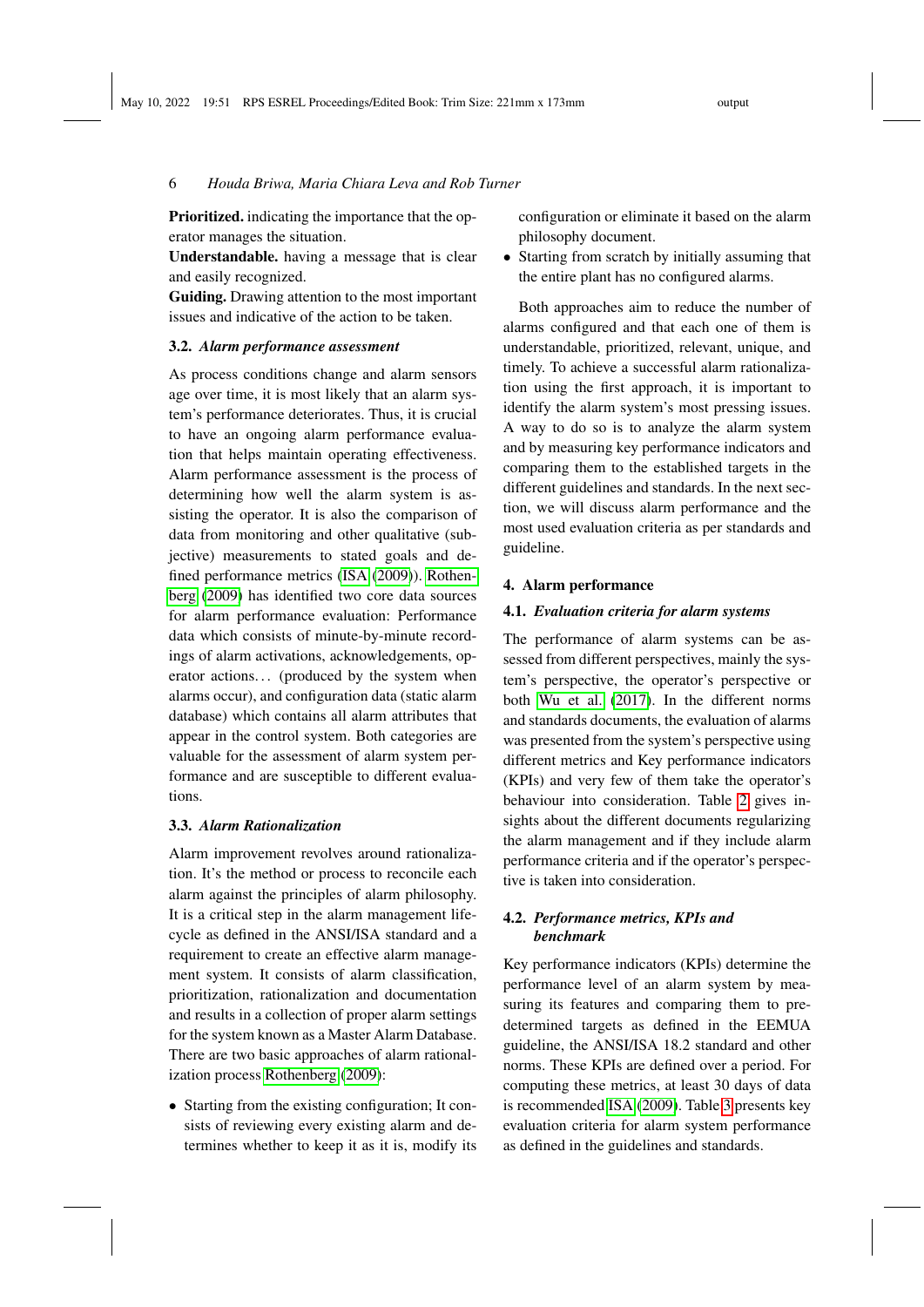| Table 3. This is the caption for this Table in font 9pt. Short line caption must be centered. |  |  |
|-----------------------------------------------------------------------------------------------|--|--|
|                                                                                               |  |  |

<span id="page-6-0"></span>

| Evaluation criteria                                                            | Guideline documents | Recommended metric value |  |
|--------------------------------------------------------------------------------|---------------------|--------------------------|--|
| Criteria 1: average alarm rate                                                 |                     |                          |  |
| Long term average alarm rate in steady state operation                         | EEMUAA 191          | $\leq 1$ per 10 minutes  |  |
| Average alarm rates                                                            | <b>IEC 62682</b>    | $\leq$ 2 per 10 minutes  |  |
| Average alarm per control room per operator per hour                           | ISO 11064-5         | $\leq$ 1 per 6 minutes   |  |
| Average Annunciated Alarm Rate per Operating Position                          | ISA-18.2            | $< 2$ per 10 minutes     |  |
| Alarm rates in steady operational conditions                                   | <b>PSA YA-711</b>   | One per 5 minutes        |  |
| Criteria 2: Peak alarm rate                                                    |                     |                          |  |
| Alarms in 10 minutes after plant upset                                         | EEMUAA 191          | $< 10$ per 10 minutes    |  |
| Maximum peak rate of alarms during upset                                       | ISO 11064-5         | 3 to 5 per minute and    |  |
| conditions (per control room operator)                                         |                     | $< 6$ in 10 min          |  |
| Peak Annunciated Alarm Rates per Operating Position                            | ISA-18.2            | $\leq 10$ per 10 minutes |  |
| Criteria 3: Proportion of time alarm rates are outside of acceptability target |                     |                          |  |
| % of time outside average alarm rate                                           | <b>EEMUAA 191</b>   | 10%                      |  |
| Criteria 4: Average standing alarms                                            |                     |                          |  |
| Average number of standing alarms                                              | <b>EEMUAA 191</b>   | < 10                     |  |
| <b>Stale Alarms</b>                                                            | ISA-18.2            | $< 5$ per day            |  |
| Number of standing alarms                                                      | ISO 11064-5         | < 5                      |  |
| associated with "on-line" equipment                                            |                     |                          |  |
| <b>Criteria 5: Priority Distribution (low/med/high)</b>                        |                     |                          |  |
| Priority distribution                                                          | <b>EEMUAA 191</b>   | 80\%, 15\%, 5\%          |  |
| Annunciated Priority Distribution                                              | ISA-18.2            | 80%, 15%, 5%             |  |

*Source*: [ISA](#page-9-0) [\(2009\)](#page-9-0), [NSAI](#page-9-13) [\(2015\)](#page-9-13), [EEMUA](#page-9-11) [\(2009\)](#page-9-11),

The metrics have different nominations in the distinct documents with approximately the same proposed target values. Many benchmark studies were conducted by different authors and authorities in the field to determine whether the target values of these metrics as set in the guideline and standards are achievable in practice. The ASM consortium conducted an alarm performance metrics benchmark project to determine if the EEMUA recommendations are achievable and what factors influence alarm performance. The evaluation was realised by surveying 37 consoles at ASM members' sites and using 90 months of data. The results of this study showed that the EEMUA recommendation for less than one

alarm per 10 minutes period for the average alarm rate in steady operation is achievable. However, the Peak alarm rates are still higher than recommended by the guideline [\(C.Reising and Mont](#page-9-23)[gomery](#page-9-23) [\(C.Reising and Montgomery\)](#page-9-23)).

In another research work, [C.Reising et al.](#page-9-24) [\(2004\)](#page-9-24) conducted a comparative study using two approaches analytical Keystroke-Level Modelling and a Markov modeling to check whether the alarm rate and peak rate recommended values in EEMUA guideline are within human performance limitations for refining and petrochemicals plant's operator or not. The findings suggest that refineries and petrochemical plants should attempt to meet EEMUA recommendations for both average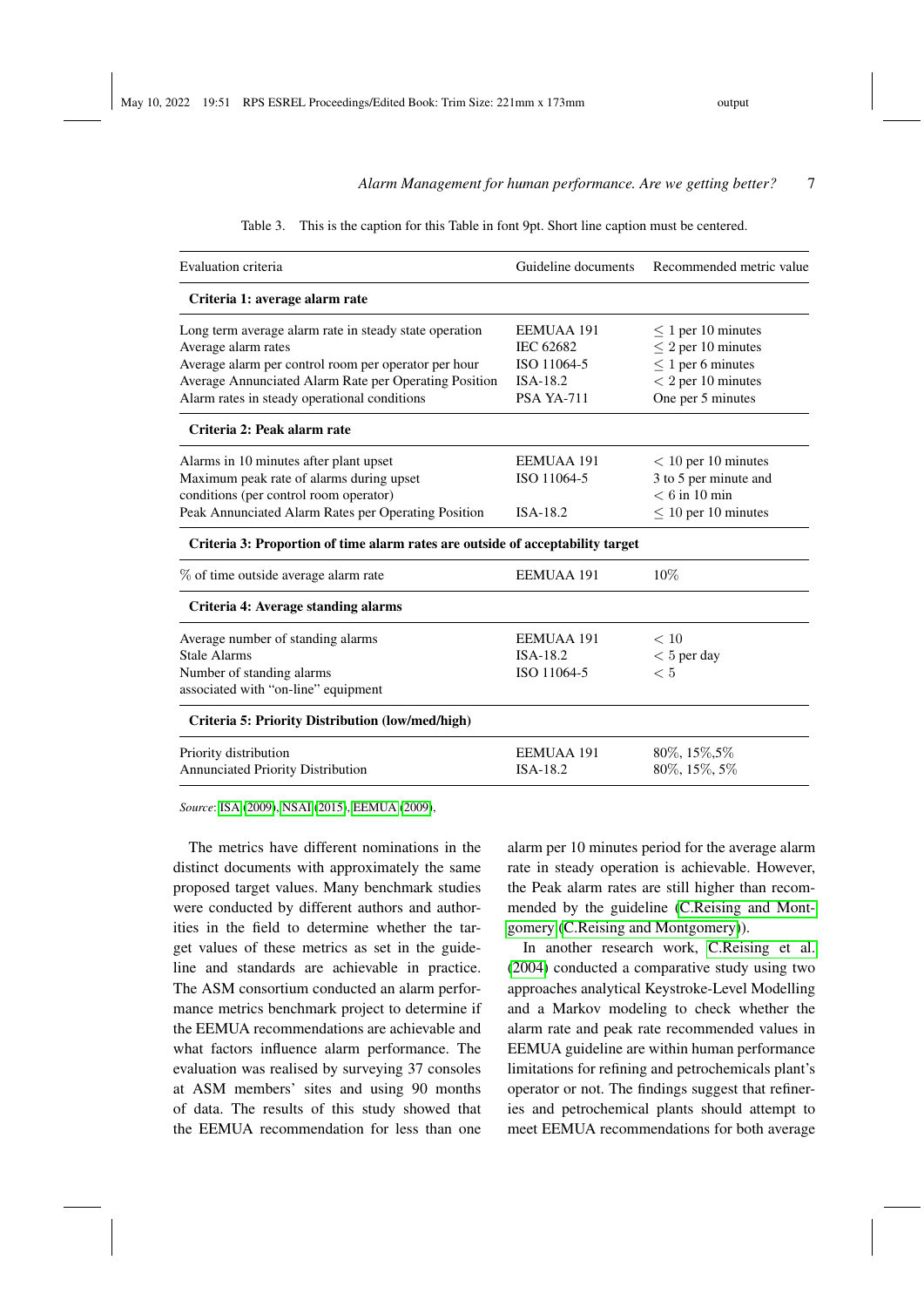and peak alarm rates.

# 4.3. *Concrete example: Exploratory analysis of process alarm data*

An exploratory data analysis was conducted on process alarm data collected from an oil & gas offshore platform. The data was collected over 2 months. It consists of summarizing the main characteristics of the alarm data. The analysis allows us to perform an initial investigation of the data, diagnose the current situation of alarms and compare them with the recommended best practices in guidelines and standards.

The plot in Figure [1](#page-8-0) shows the count of alarms per day. We can notice that the minimum number of alarms per day exceeds 15 thousand alarms, which is higher than the maximum manageable given in the standards and guideline: an average of 300 alarms per day according to AINSI/ISA 18.2 standard and 288 alarms per day following the IEC 62682 standard [\(NSAI](#page-9-13) [\(2015\)](#page-9-13)).

Figure [2](#page-8-1) represents the count of alarms per 10 minutes an operator had to deal with within these 2 months. Again, the values are far from recommended best practices in the different standards and guidelines.

By grouping the count of alarms per 10 minutes by priority, we got the graph in Figure [3.](#page-8-2) There are four priority levels in the data set: 100, 200, 300 and 500 with 500 being the highest level.

We can notice that the high priority 500 has the highest number of alarms every 10 minutes during the whole period of 2 months. This can only suggest that reclassification of alarms is necessary along with the reassessment of the alarm management system to detect and remove unnecessary/ nuisance alarms that can be the cause behind the high number of alarms.

#### 4.4. *Discussion*

The results of the exploratory analysis combined with the benchmark studies found in the literature show that alarm flood is a very serious problem in the process industry and in oil  $\&$  gas plants specifically and can't be avoided despite the effort to improve the best and recommended practices. An alarm flood, as defined in EEMUA 191, is the

situation where more alarms are received than a human operator can handle, lowering his ability to detect faults and constraining him from taking the necessary course of action. A consequence of this is poor human performance and human error. This may be because most of these practices still don't take into account human behaviour and don't include a strategy on how to improve human performance in alarm management using either objective or subjective methods.

#### 5. Conclusion perspective work

Since the emergence of distributed control systems, various benchmark studies have been conducted on alarm evaluation criteria to validate the effectiveness of the current alarm management practices. However, only a few of them consider the perspective of the operators when evaluating the alarm system. Further, there is no unified standard for operator performance indicators when using an alarm system, and only few of the current standards discuss or mention the human performance for alarm management. Different human performance indicators were suggested in existing research and can be classified into three classes: task performance indicators, cognitive performance indicators, and subjective evaluation indicators. The most commonly used are mental workload, cognitive demand, and situation awareness using objective methods such as physiological records (e.g., heartbeat, winking) [\(Wu and Li](#page-10-3) [\(2018\)](#page-10-3)).

Eye-tracking which involves recording the gaze of a person and provides information on the trace of the attention allocation [\(Sharma et al.](#page-10-4) [\(2016\)](#page-10-4); [Bhavsar et al.](#page-9-25) [\(2016\)](#page-9-25); [Bhavsar et al.](#page-9-26) [\(2017\)](#page-9-26)), electroencephalography [\(Iqbal et al.](#page-9-27) [\(2019\)](#page-9-27); [Iqbal](#page-9-28) [et al.](#page-9-28) [\(2020\)](#page-9-28)), and galvanic skin resistance have all been used to investigate the behaviour of control room operators dealing with process control and results demonstrated to be accurate in inferring various aspects of human cognition. Moreover, mathematical/ computational models such as the Hidden Markov model were developed and used to represent the mental model of control room operators handling an abnormal situation. The approach showed promising results in identifying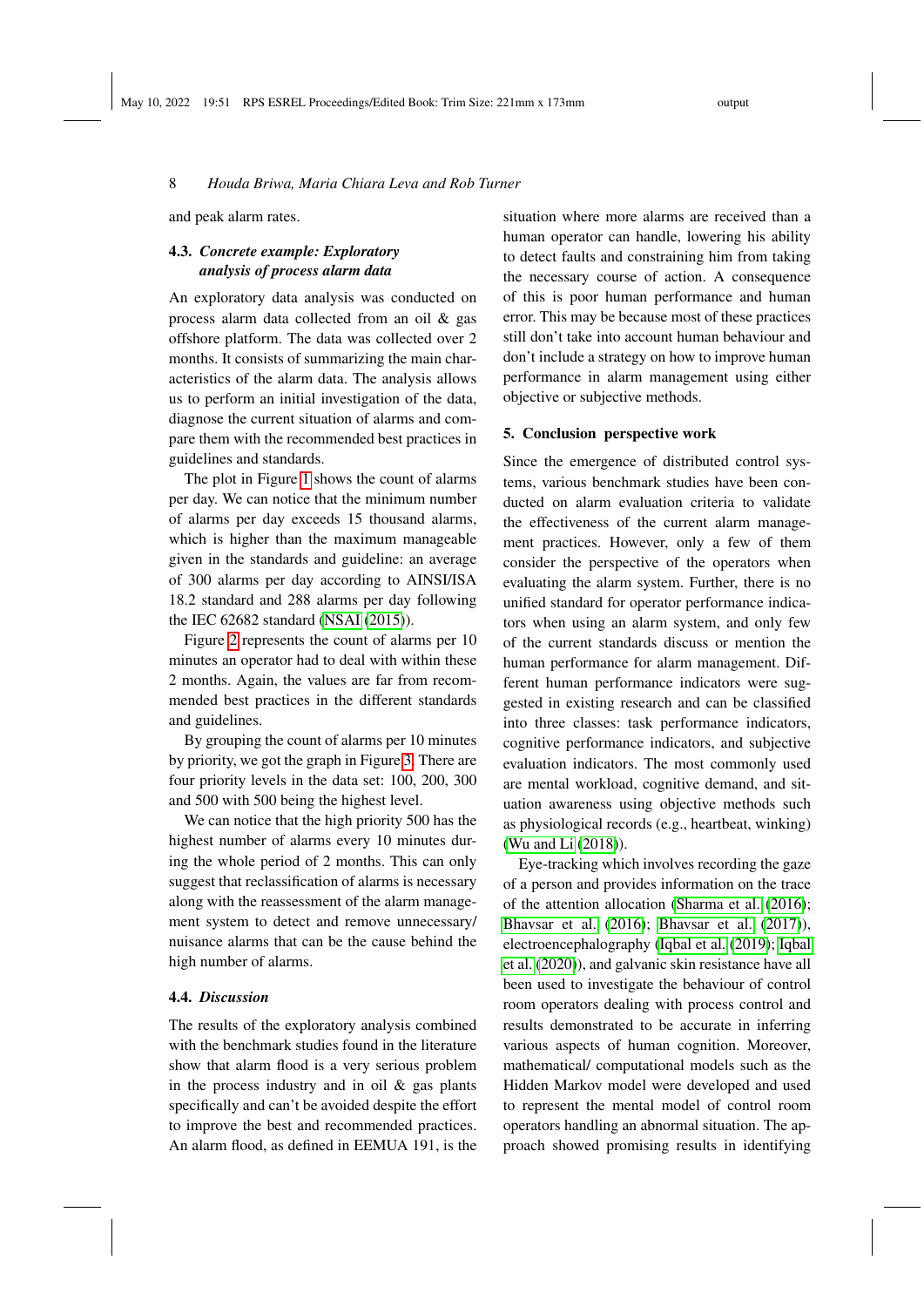

Fig. 1. Count of alarms per day for a period of 2 months



Fig. 2. Total of alarms over a 10 minutes window over a 2 months period



Fig. 3. Count of alarms over a 10 minutes window grouped by priority

the different features in the mental models of operators and the precursors to failure in alarm management [\(Shahab et al.](#page-10-5) [\(2022\)](#page-10-5)).

# <span id="page-8-2"></span><span id="page-8-1"></span>Acknowledgement

This research project has been supported by a Marie Skłodowska-Curie Innovative Training Network Fellowship of the European Commission's Horizon 2020 Programme under contract number 955901 CISC.

<span id="page-8-0"></span>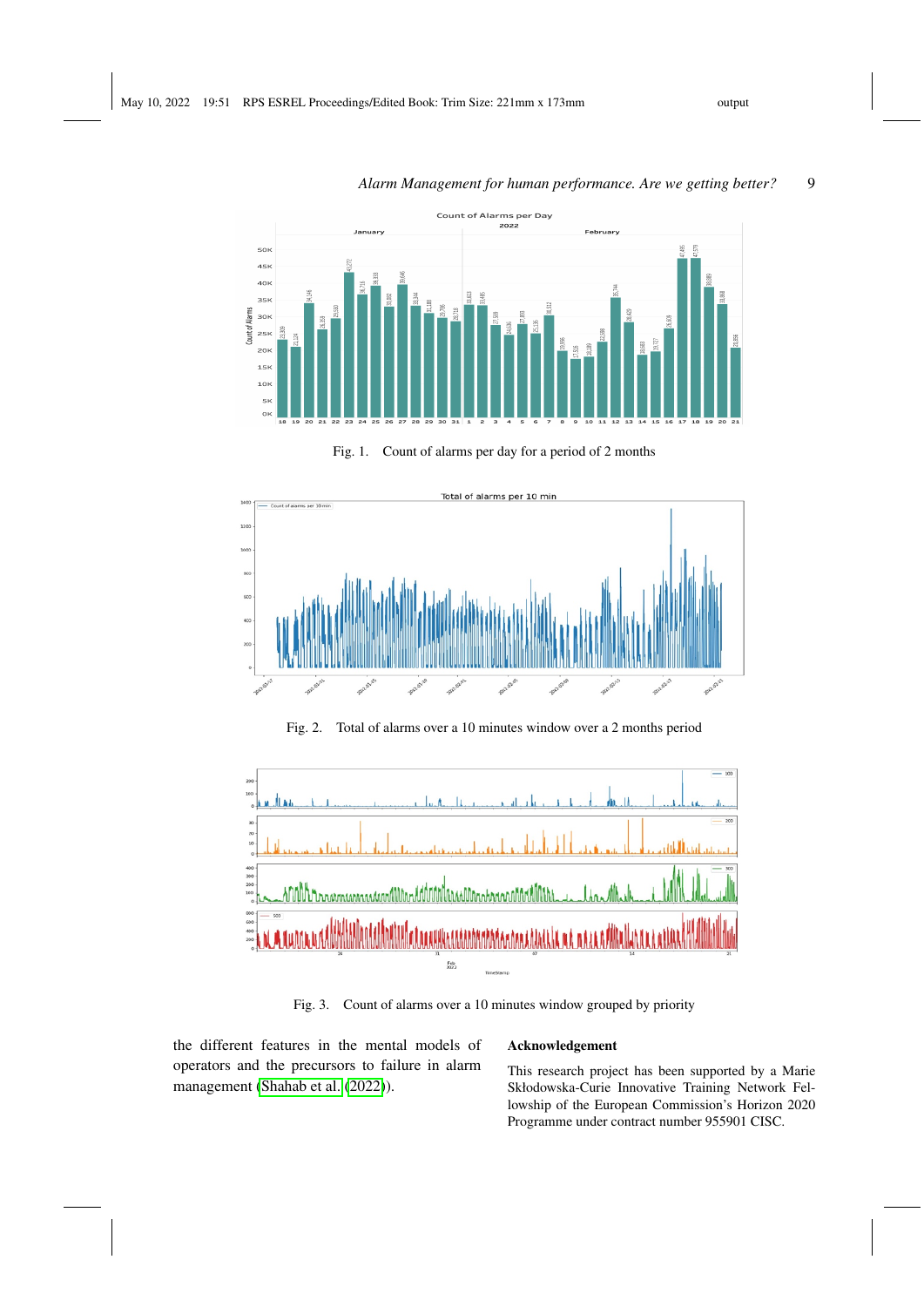#### References

- <span id="page-9-20"></span>(API), A. P. I. (2010). *API RP 1167, Pipeline SCADA Alarm Management*. American Petroleum Institute (API).
- <span id="page-9-25"></span>Bhavsar, P., B. Srinivasan, and R. Srinivasan (2016). Pupillometry based real-time monitoring of operator's cognitive workload to prevent human error during abnormal situations. *Industrial & Engineering Chemistry Research 55*(12), 3372–3382.
- <span id="page-9-26"></span>Bhavsar, P., B. Srinivasan, and R. Srinivasan (2017). Quantifying situation awareness of control room operators using eye-gaze behavior. *Computers & chemical engineering 106*, 191–201.
- <span id="page-9-8"></span>Board, U. N. T. S. (2010). *Pipeline Accident Report : Enbridge Incorporated Hazardous Liquid Pipeline Rupture and Release - Marshall, Michigan, July 25, 2010*. US National Transportation Safety Board.
- <span id="page-9-9"></span>Board, U. N. T. S. (2014). *Pipeline Accident Report: Columbia Gas Transmission Corporation Pipeline Rupture - Sissonville, West Virginia, December 11, 2012*. US National Transportation Safety Board.
- <span id="page-9-14"></span>Bransby, M. L. and J. Jenkinson (1998). *The management of alarm systems*. Citeseer.
- <span id="page-9-15"></span>Chandrasegaran, D., R. Ghazilla, and K. Rich (2020). Human factors engineering integration in the offshore o&g industry: a review of current state of practice. *Safety science 125*, 104627.
- <span id="page-9-22"></span>c/o Bayer Technology Services GmbH, N. (2013). *NA-MUR NA 102, Alarm Management*. Namur c/o Bayer Technology Services GmbH.
- <span id="page-9-24"></span>C.Reising, D. V., J. L. Downs, and D. Bayn (2004). Human performance models for response to alarm notifications in the process industries: An industrial case study. In *Proceedings of the Human Factors and Ergonomics Society Annual Meeting*, Volume 48, pp. 1189–1193. SAGE Publications Sage CA: Los Angeles, CA.
- <span id="page-9-23"></span>C.Reising, D. V. and T. Montgomery. Achieving effective alarm system performance: Results of asm consortium benchmarking against the eemua guide for alarm systems.
- <span id="page-9-1"></span>Crompton, J. (2021). Data management from the dcs to the historian. In *Machine Learning and Data Science in the Oil and Gas Industry*, pp. 83–110. Elsevier.
- <span id="page-9-2"></span>Cullen, L. W. (1993). The public inquiry into the piper alpha disaster. *Drilling Contractor;(United States) 49*(4).
- <span id="page-9-11"></span>EEMUA (2009). *EEMUA Publication 191 Alarm systems - a guide to design, management and procurement*. Engineering Equipment and Materials Users' Association (EEMUA).
- <span id="page-9-16"></span>Errington, J., D. Reising, A. Consortium, C. Burns, and N. Sands (2009). *Effective Alarm Management Practices*. ASM Consortium guidelines. ASM Consortium.
- <span id="page-9-19"></span>for Standardization, I. O. (2004). *ISO 6385 - Ergonomic principles in the design of work systems*. ISO.
- <span id="page-9-10"></span>Ghosh, K. and G. K. Sivaprakasam (2020). Aiding alarm rationalization by automatic identification of various sequential patterns in large volume of alarm and event log data. In *IOP Conference Series: Materials Science and Engineering*, pp. 012092.
- <span id="page-9-7"></span>Goel, P., A. Datta, and M. S. Mannan (2017). Industrial alarm systems: Challenges and opportunities. *Journal of Loss Prevention in the Process Industries 50*, 23–36.
- <span id="page-9-5"></span>Guard, U. C. (2010). Report of investigation into the circumstances surrounding the explosion. *Fire, Sinking and Loss of Eleven Crew Members Aboard the Mobile Offshore Drilling Unit Deepwater Horizon in the Gulf of Mexico*.
- <span id="page-9-3"></span>HSE, G. (1997). *The Explosion and Fires at the Texaco Refinery, Milford Haven, 24 July 1994: A Report of the Investigation by the Health and Safety Executive Into the Explosion and Fires on the Pembroke Cracking Company Plant at the Texaco Refinery, Milford Haven on 24 July 1994.* HSE Books.
- <span id="page-9-27"></span>Iqbal, M. U., B. Srinivasan, and R. Srinivasan (2019). Electroencephalogram based biomarkers for tracking the cognitive workload of operators in process industries. In *Computer Aided Chemical Engineering*, Volume 46, pp. 1393–1398. Elsevier.
- <span id="page-9-28"></span>Iqbal, M. U., B. Srinivasan, and R. Srinivasan (2020). Dynamic assessment of control room operator's cognitive workload using electroencephalography (eeg). *Computers & Chemical Engineering 141*, 106726.
- <span id="page-9-0"></span>ISA, A. (2009). Isa-18.2: Management of alarm systems for the process industries. *International Society of Automation. Durham, NC, USA*.
- <span id="page-9-13"></span>NSAI (2015). *I.S. EN 62682:2015 Management of alarm systems for the process industries*. CENELEC.
- <span id="page-9-21"></span>of Shipping, A. B. (2014). *Guidance Notes on the Implementation of Human Factors Engineering into the Design of Offshore Installations*. American Bureau of Shipping Houston.
- <span id="page-9-17"></span>O'Hara, J. M. and S. Fleger (2020). *Human-system interface design review guidelines*. Brookhaven National Lab.(BNL), Upton, NY (United States).
- <span id="page-9-18"></span>Organization, I. S. (2008). *ISO 11064 - Ergonomic design of control centres-Part 5: Displays and controls*. International Standards Organization Geneva.
- <span id="page-9-12"></span>Rothenberg, D. H. (2009). *Alarm management for process control: a best-practice guide for design, implementation, and use of industrial alarm systems*. Momentum Press.
- <span id="page-9-6"></span>Safety, U. C. and H. I. Board (2019). *Gas Well Blowout and Fire at Pryor Trust Well 1H-9Pittsburg County, Oklahoma— Incident Date: January 22, 2018*. U.S. Chemical Safety and Hazard Investigation Board.
- <span id="page-9-4"></span>Safety, U. S. C. and H. I. Board (2007). *Refinery*